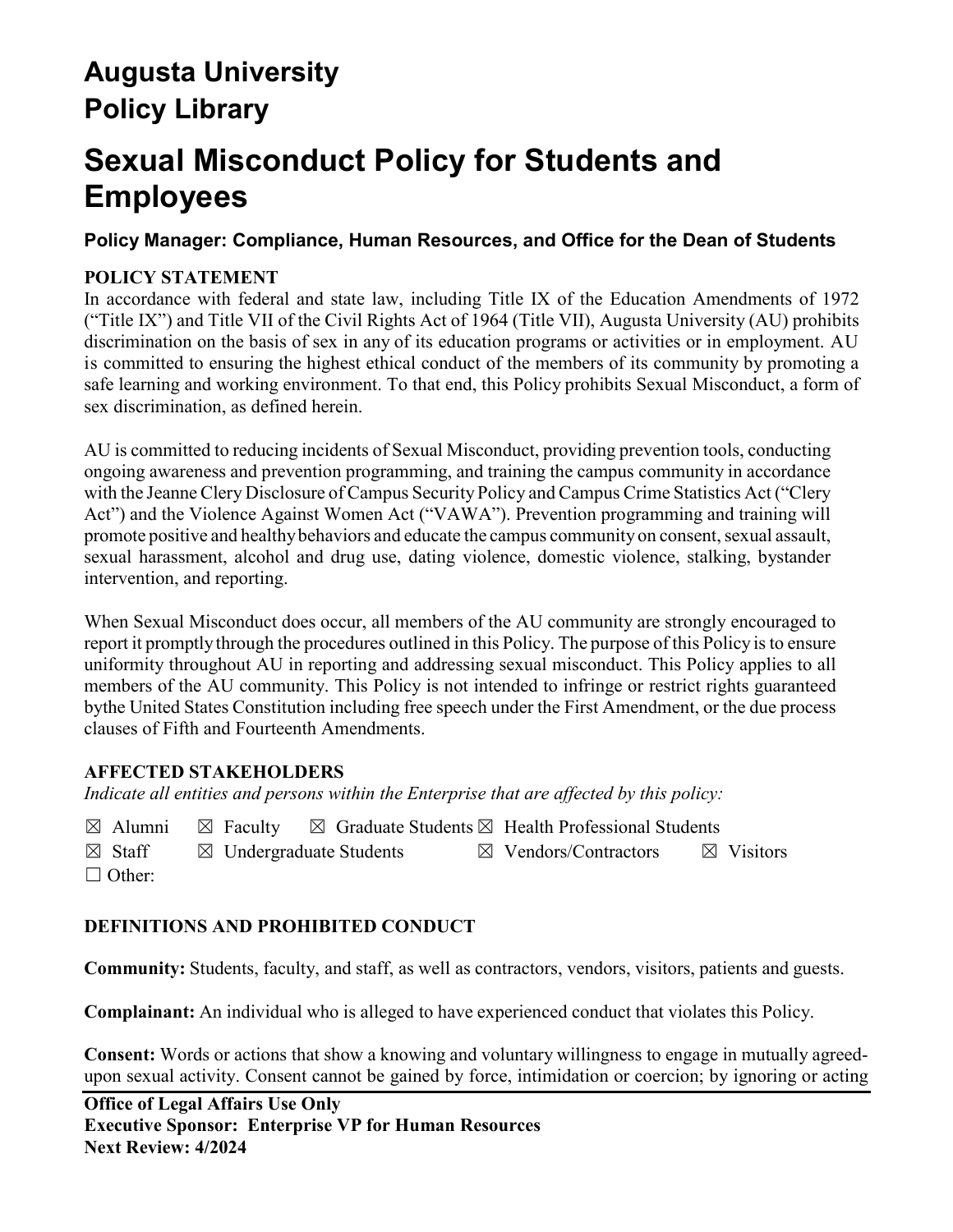in spite of objections of another; or by taking advantage of the incapacitation of another where the respondent knows or reasonably should have known of such incapacitation. Minors under the age of 16 cannot legally consent under Georgia law.

Consent is also absent when the activity in question exceeds the scope of consent previously given. Past consent does not imply present or future consent. Silence or an absence of resistance does not imply consent.

Consent can be withdrawn at any time by a party by using clear words or actions.

**Dating Violence:** Violence committed by a person who is or has been in a social relationship of a romantic or intimate nature with the alleged victim. The existence of such relationship shall be determined based on the totality of the circumstances including, without limitation to: (1) the length of the relationship; (2) the type of relationship; and (3) the frequency of interaction between the persons involved in the relationship.

Dating violence includes, but is not limited to, sexual or physical abuse or the threat of such abuse. Dating violence does not include acts covered under the definition of Domestic Violence.

**Domestic Violence:** Violence committed by a current or former spouse or intimate partner of the alleged victim; by a person with whom the alleged victim shares a child in common; by a person who is cohabitating with, or has cohabitated with, the victim as a spouse or intimate partner, or by a person similarly situated to a spouse of the alleged victim.

**Incapacitation:** The physical and/or mental inability to make informed, rational judgments. It can result from mental disability, sleep or any state of unconsciousness, involuntary physical restraint, status as a minor under the age of 16, or from intentional or unintentional taking of alcohol and/or other drugs. Whether someone is incapacitated is to be judged from the perspective of an objectively reasonable person.

**Nonconsensual Sexual Contact:** Any physical contact with another person of a sexual nature without the person's consent. It includes but is not limited to the touching of a person's intimate parts (for example, genitalia, groin, breasts, or buttocks); touching a person with one's own intimate parts; or forcing a person to touch his or her own or another person's intimate parts. This provision also includes "Fondling" as defined by the Clery Act.

**Nonconsensual SexualPenetration:** Any penetration ofthe vagina, anus, or mouth bya penis, object, tongue, finger, or other body part; or contact between the mouth of one person and the genitals or anus of another person. This provision also includes "Rape, Incest, and Statutory Rape" as defined by the Clery Act.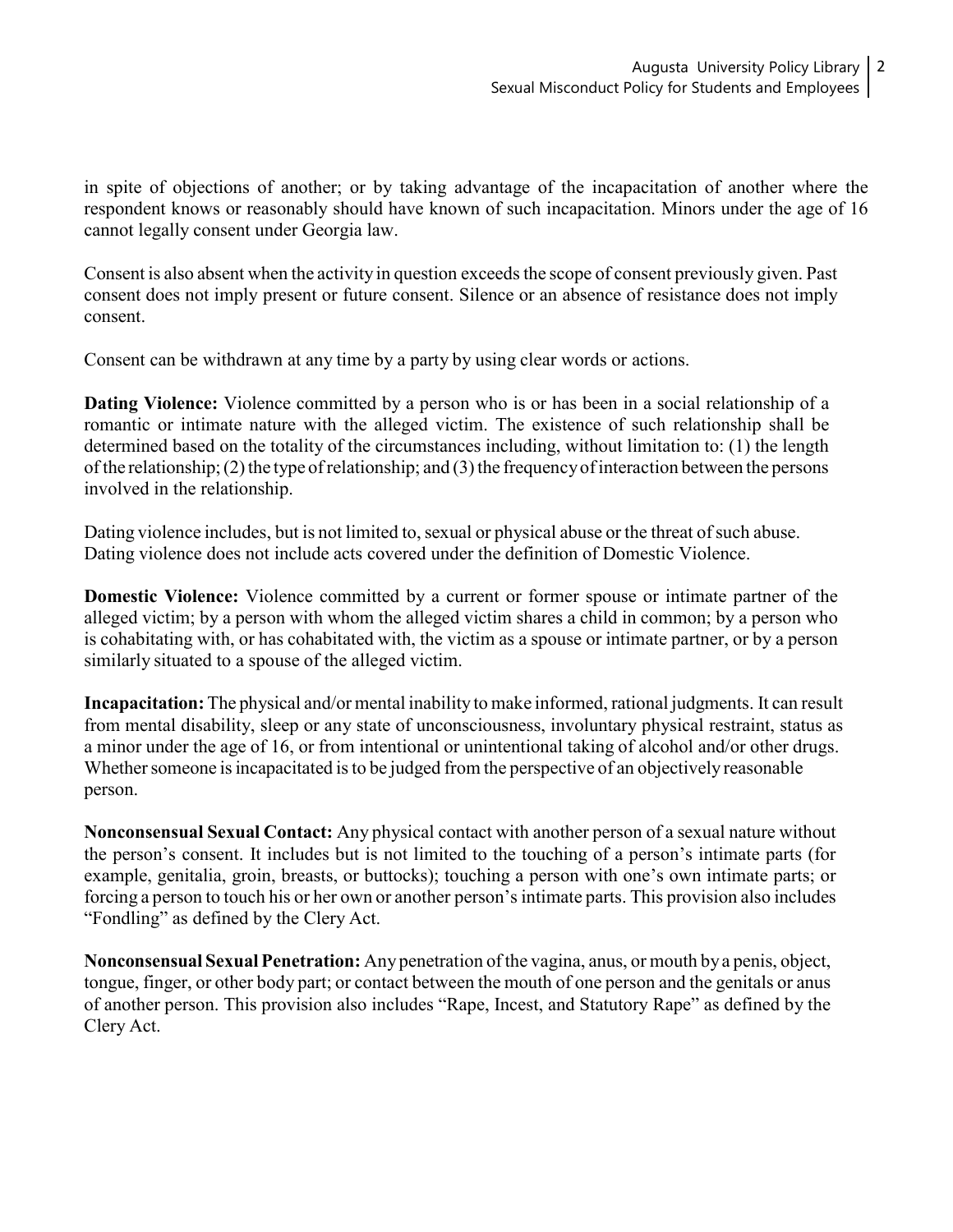**Confidential Employees:** Institution employees who have been designated by the institution to talk with a Complainant or Respondent in confidence. Confidential Employees must only report that the incident occurred and provide date, time, location, and name of the Respondent (if known) without revealing any information that would personally identify the alleged victim. This minimal reporting must be submitted in compliance with Title IX and the Clery Act. Confidential Employees may be required to fully disclose details of an incident to ensure campus safety. Student Counseling and Psychological Services provide confidential support services and the contact information it the following: Phone: 706-737-1471 and website: [https://www.augusta.edu/counseling/.](https://www.augusta.edu/counseling/)

**Privileged Employees:** Individuals employed by the institution to which a complainant or alleged victim maytalk in confidence, as provided by law. Disclosure to these employees will not automatically trigger an investigation against the complainant's or alleged victim's wishes. Privileged Employees include those providing counseling, advocacy, health, mental health, or sexual assault related services (e.g., sexual assault resource centers, campus health centers, pastoral counselors, and campus mental health centers) or as otherwise provided by applicable law. Exceptions to confidentiality exist where the conduct involves suspected abuse of a minor (in Georgia, under the age of 18) or otherwise provided bylaw, such as imminent threat of serious harm.

**Reasonable Person:** An individual who is objectively reasonable undersimilar circumstances and with similar identities to the person being evaluated by the institution.

**Reporter:** An individual who reports an allegation of conduct that may violate this Policy, but who is not a party to the complaint.

**Respondent:** An individual who is alleged to have engaged in conduct that violates this Policy.

**Responsible Employees:** Those employees who must promptly and fully report complaints of or information regarding sexual misconduct to the Title IX Coordinator. Responsible Employees includeany administrator, supervisor, faculty member, or other person in a position of authority who is not aConfidential Employee or Privileged Employee. Student employees who serve in a supervisory, advisory, or managerial role are in a position of authority for purposes of this Policy (e.g., teaching assistants, residential assistants, student managers, orientation leaders).

**Sexual Exploitation:** Taking non-consensual or abusive sexual advantage of another for one's own advantage or benefit, or for the benefit or advantage of anyone other than the one being exploited.

Examples of sexual exploitation may include, but are not limited to, the following:

- 1. Invasion of sexual privacy;
- 2. Prostituting another individual;
- 3. Non-consensual photos, video, or audio of sexual activity;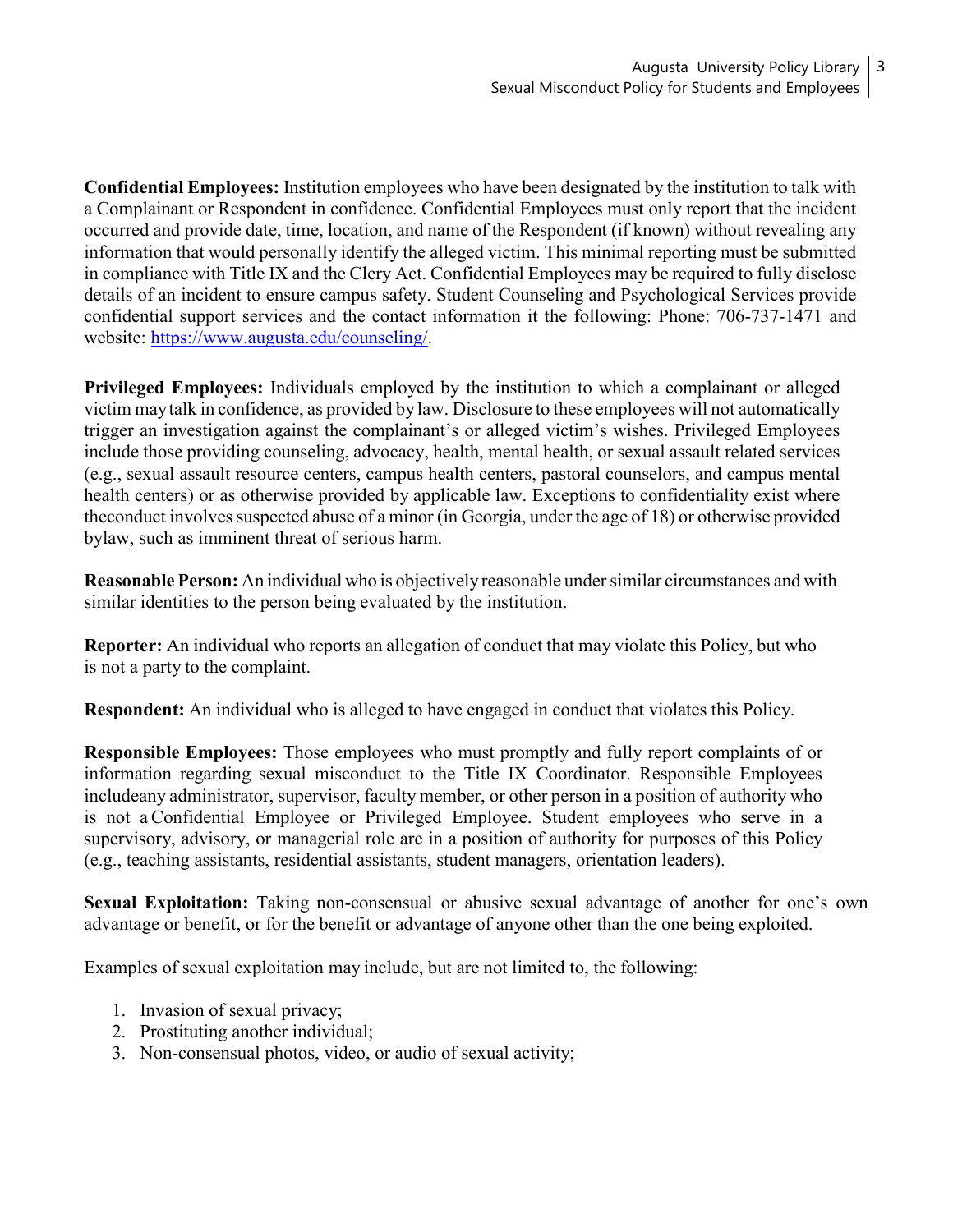- 4. Non-consensual distribution of photo, video, or audio of sexual activity, even if the sexual activity or capturing of the activity was consensual;
- 5. Intentional observation of nonconsenting individuals who are partially undressed, naked, or engaged in sexual acts;
- 6. Knowingly transmitting and STD or HIV to another individual through sexual activity;
- 7. Intentionally and inappropriately exposing one's breasts, buttocks, groin, or genitals in nonconsensual circumstances; and/or
- 8. Sexually bases bulling.

**Sexual Harassment (Other than Student on Student):** Unwelcome verbal, nonverbal, or physical conduct, based on sex (including gender stereotypes), that may be any of the following:

- 1. Implicitly or explicitly a term or condition of employment or status in a course, program, or activity;
- 2. A basis for employment or educational decisions; or
- 3. Is sufficiently severe, persistent, or pervasive to interfere with one's work or educational performance creating an intimidating, hostile, or offensive work or learning environment, or interfering with or limiting one's ability to participate in or to benefit from an institutionalprogram or activity.

AU also prohibits unwelcome conduct determined by a Reasonable Person to be so severe, pervasive and objectively offensive that it effectively denies a person equal access to an AU education program or activity in violation of Title IX.

**Sexual Misconduct:** Includes, but is not limited to, such unwanted behavior as dating violence, domestic violence, nonconsensual sexual contact, nonconsensual sexual penetration, sexual exploitation,sexual harassment, and stalking.

**Stalking:** Engaging in a course of conduct directed at a specific person that would cause a reasonable person to fear for their safety or the safety of others or suffer substantial emotional distress.

For the purposes of this definition:

- 1. Course of conduct means two or more acts, including, but not limited to, acts in which the stalker directly, indirectly, or through third parties, by any action, method, device, or means, follows, monitors, observes, surveils, threatens, or communicates to or about a person, or interferes with person's property.
- 2. Substantial emotional distress means significant mental suffering or anguish that may, but does not necessarily, require medical or other professional treatment or counseling.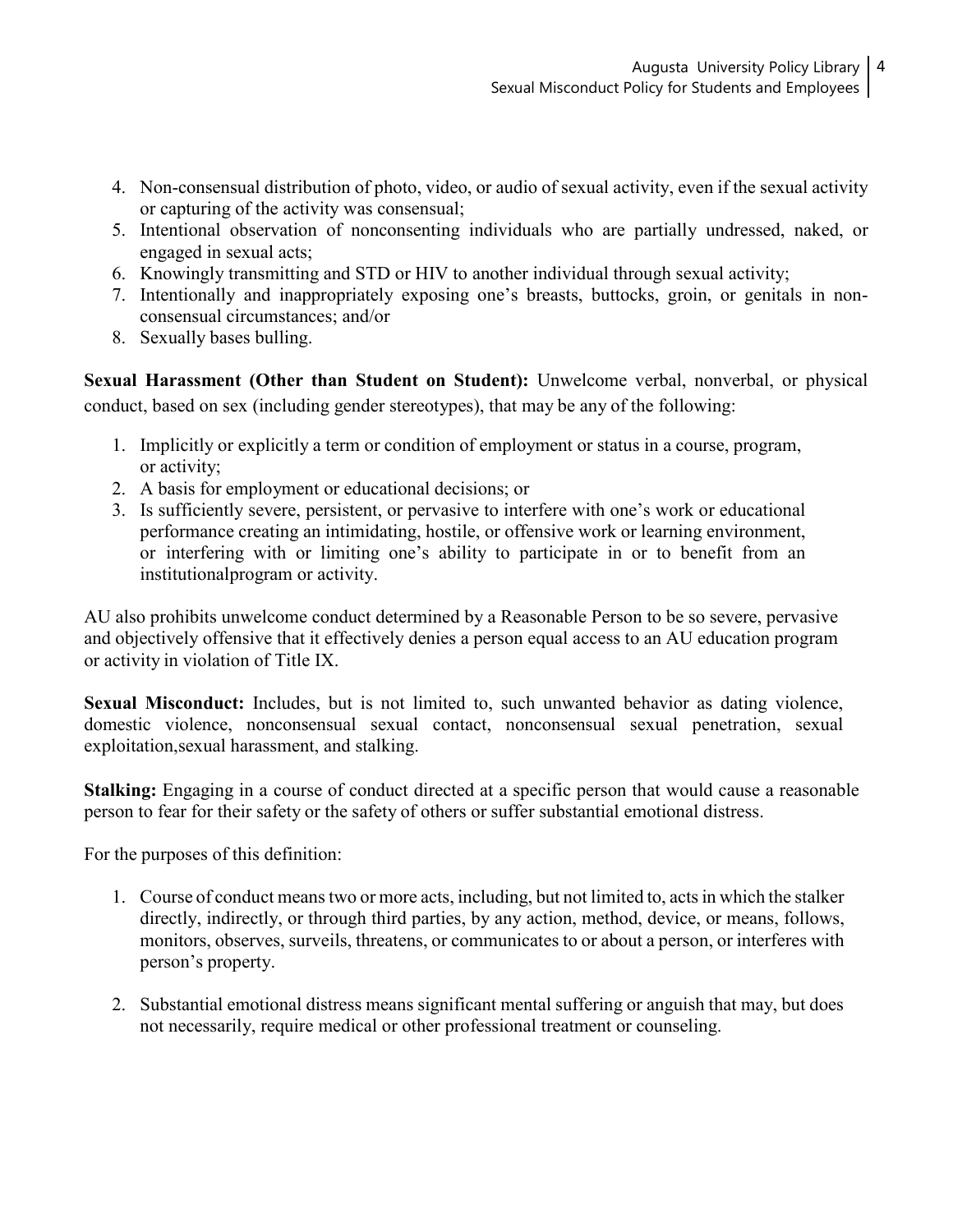# **Reporting Sexual Misconduct**

**Initial Evaluation of Sexual Misconduct Reports:** Upon notice of the alleged Sexual Misconduct, the institution's Title IX Coordinator ("Coordinator") will assess whether a formal investigation, informal resolution, or dismissal would be appropriate. In making this determination, the Coordinator will assess whether the allegation(s), if true, would rise to the level of prohibited conduct, whether a Formal Complaint must be filed, whether an investigation is appropriate in light of the circumstances, whether the parties prefer an informal resolution, and whether any safety concerns exist for the campus community. The need to issue a broader warning to the communityin compliance with the JeanneClery Disclosure of Campus Security Policy and Campus Crime Statistics Act ("Clery Act") shall be assessed incompliance with federal law.

## **Interim Measures:**

Interim measures may be implemented at any point after the institution becomes aware of an allegation of Sexual Misconduct and should be designed to protect any student or other individual in the USG community. Such measures are designed to restore or preserve equal access to the education program or activity without unreasonably burdening the other party, including measures designed to protect the safety of all parties or the recipient's educational environment, or deter Sexual Misconduct and retaliation. Interim measures must be implemented consistent with the provisions in applicable Board and institutional policies and procedures.

An interim suspension should only occur where necessary to promote safety and should be limited to those situations where the Respondent poses a serious and immediate danger or threat to persons or property. In making such an assessment, the institution should consider the existence of a significant risk to the health or safety of the Complainant or the campus community; the nature, duration, and severity of the risk; the probability of potential injury; and whether less restrictive means can be used to significantly mitigate the risk.

Before an interim suspension is issued, the institution must make reasonable efforts to give the Respondent the opportunity to be heard on whether the Respondent's presence on campus poses a danger. If an interim suspension is issued, the terms of the interim suspension take effect immediately. The Respondent shall receive notice of the interim suspension and the opportunity to respond to the interim suspension.

Within three business days of receiving a challenge the institution will determine whether the interim suspension should continue.

AU encourages the reporting of all Sexual Misconduct as soon as possible. While there is no statute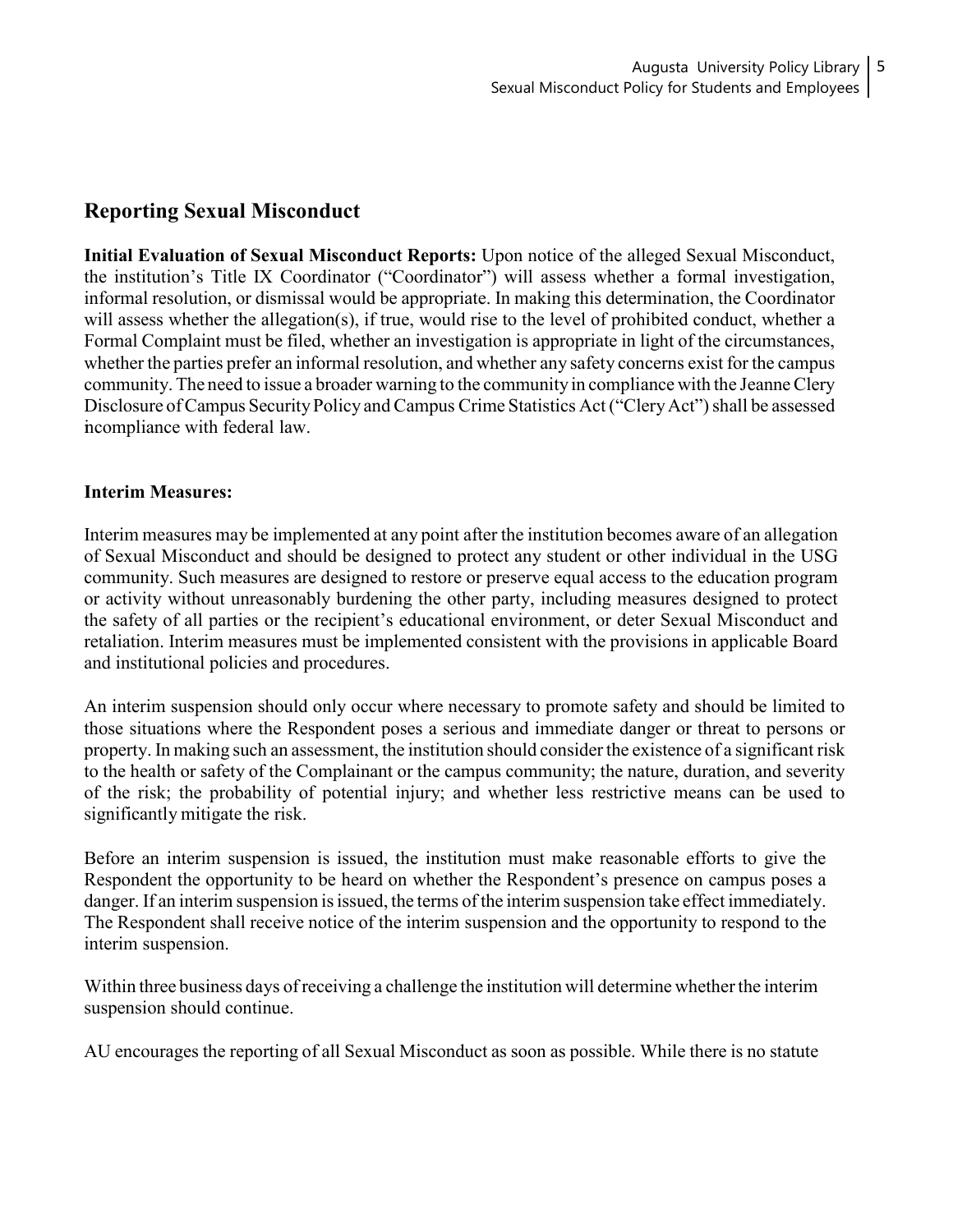of limitations on the university's ability to respond to a report, the ability to respond diminishes with time, as information and evidence may be more difficult to secure.

## **Institutional Reports**

An institutional report occurs when the institution has notice of a complaint. That notice occurs intwo instances:

- 1. When a Responsible Employee receives a complaint; or
- 2. When the Title IX Coordinator or their designee receives a complaint.

Any individual may make a report, but the institution does not have notice of the report until information is known to a Responsible Employee or the Title IX Coordinator. The report may be made directly to the Coordinator in multiple formats to include writing, email, phone, letter, fax, interview, or other method that provides the basis of the complaint of sexual misconduct. There is no specific information required to constitute a report; however, the report should contain as much information as can be provided. To submit an incident report, options for resolution, support services and more:

> Online Report Form: [http://www.augusta.edu/prevention/T](http://www.augusta.edu/prevention/)itle IX Coordinator Phone: (706) 721-0900 Office Location: 1499 Walton Way, Annex I, HS 3509Email: Title\_IX@augusta.edu

Complainants, or anyone with knowledge of Sexual Misconduct, may file a report with a Responsible Employee or the Coordinator. That Responsible Employee must provide a complete reporting of all information known to them to the Coordinator. Responsible Employees informed about Sexual Misconduct allegations should not attempt to resolve the situation but must notify and report all relevant information to the Coordinator as soon as practicable.

Upon receipt of an institutional report, theCoordinator will contact theComplainant. TheCoordinator will discuss the availability of supportive measures, the invitation to the Complainant to discuss their wishes with respect to implementation of supportive measures and explain the process of filing a complaint. An institutional report does not automatically prompt an investigation.

The Coordinator's identity and contact information shall be published by each institution prominently onthe institution's website, as well as in any relevant publication. Augusta University may choose to have Deputy Title IX Coordinators to whom reports may be made, as well.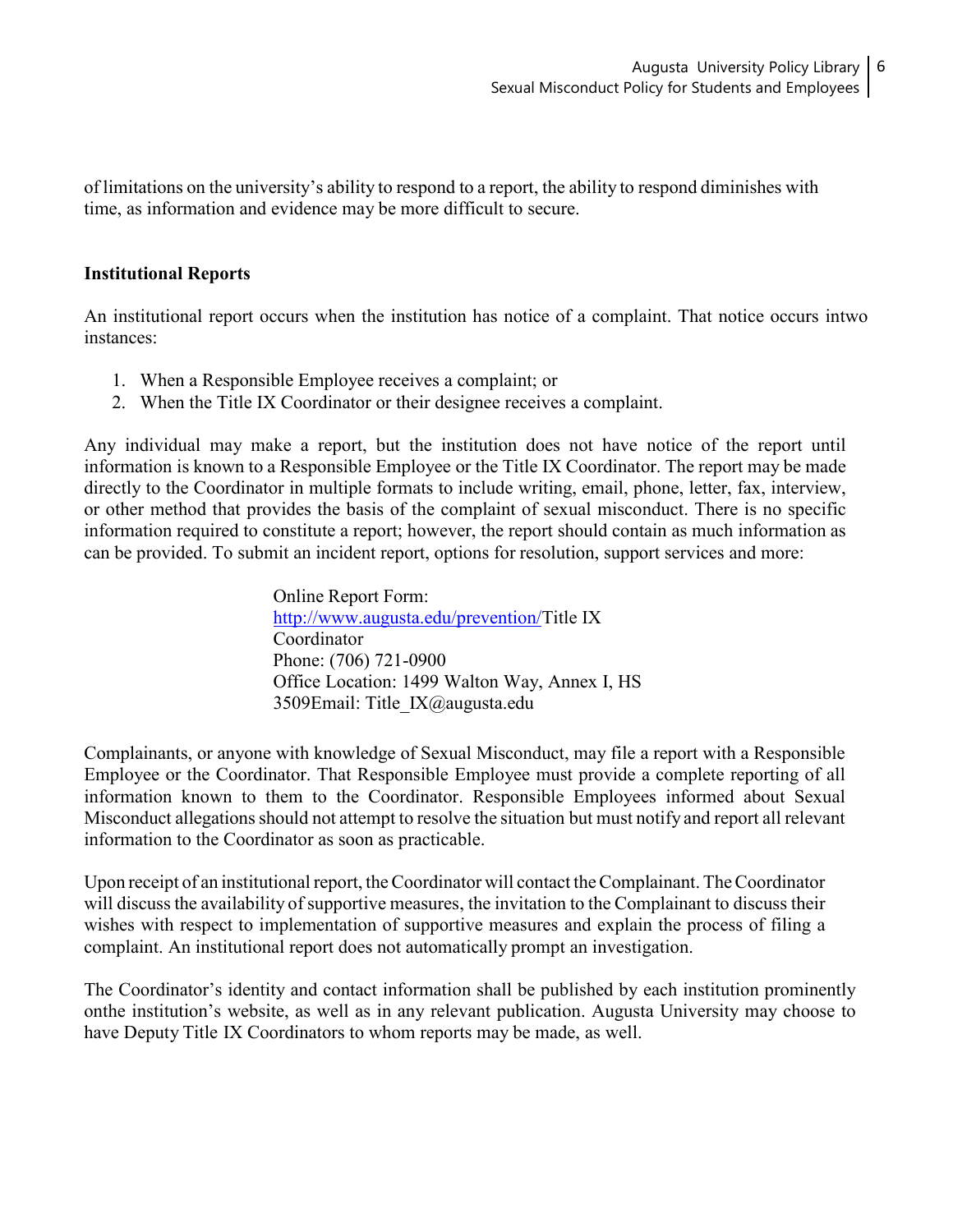The Coordinator shall notify the System Director of any allegation(s) of Sexual Misconduct that could, standing alone as reported, lead to the suspension or expulsion of the Respondent(s). The System Director will work with the institution to determine whether any support services or interim measure(s) are necessary and to assign an investigator who will work under the direction of the System Director or designee, if directed by System Director. If an allegation is not initially identified as one that would lead to the suspension or expulsion of the Respondent(s), but facts arise during the investigation that could lead to the Respondent's suspension or expulsion, the Title IX Coordinator shall notify the System Director or designee. The System Director shall have the discretion to oversee the handling of the complaint.

# **Confidential Reports**

Confidential Employees or Privileged Employees may receive reports of Sexual-based Misconduct without the requirement to report that information to the Coordinator, except as dictated by law or professional standards. Upon request by the Complainant, Confidential Employees and Privileged Employees may make a report to the Coordinator within the degree of specificity dictated by the Complainant. Nothing in this provision shall prevent an institution staff member who is otherwise obligated by law (i.e., the Clery Act) to report information or statistical data as required.

#### **Confidential Reporting Options Students:**

Online Support: <https://www.augusta.edu/counseling/crisis.php> Call: (706) 737-1471 Summerville Campus, CE-2A/Health Sciences Campus, DA 2014Mon-Fri, 8am-5:00pm/Afterhours call 1-800-715-4225

**Confidential Reporting Options Employees:**

Employees Assistance Program: EAPhelplink.com Phone: (706) 721-2599

## **Law Enforcement Reports**

Because Sexual Misconduct may constitute criminal activity, a Complainant also has the option, should the Complainant so choose, of filing a report with campus or local police, for the Complainant's own protection and that of the surrounding community. The institution may assist the Complainant in reporting the situation to law enforcement officials. Filing a criminal report does not automatically constitute an institutional report.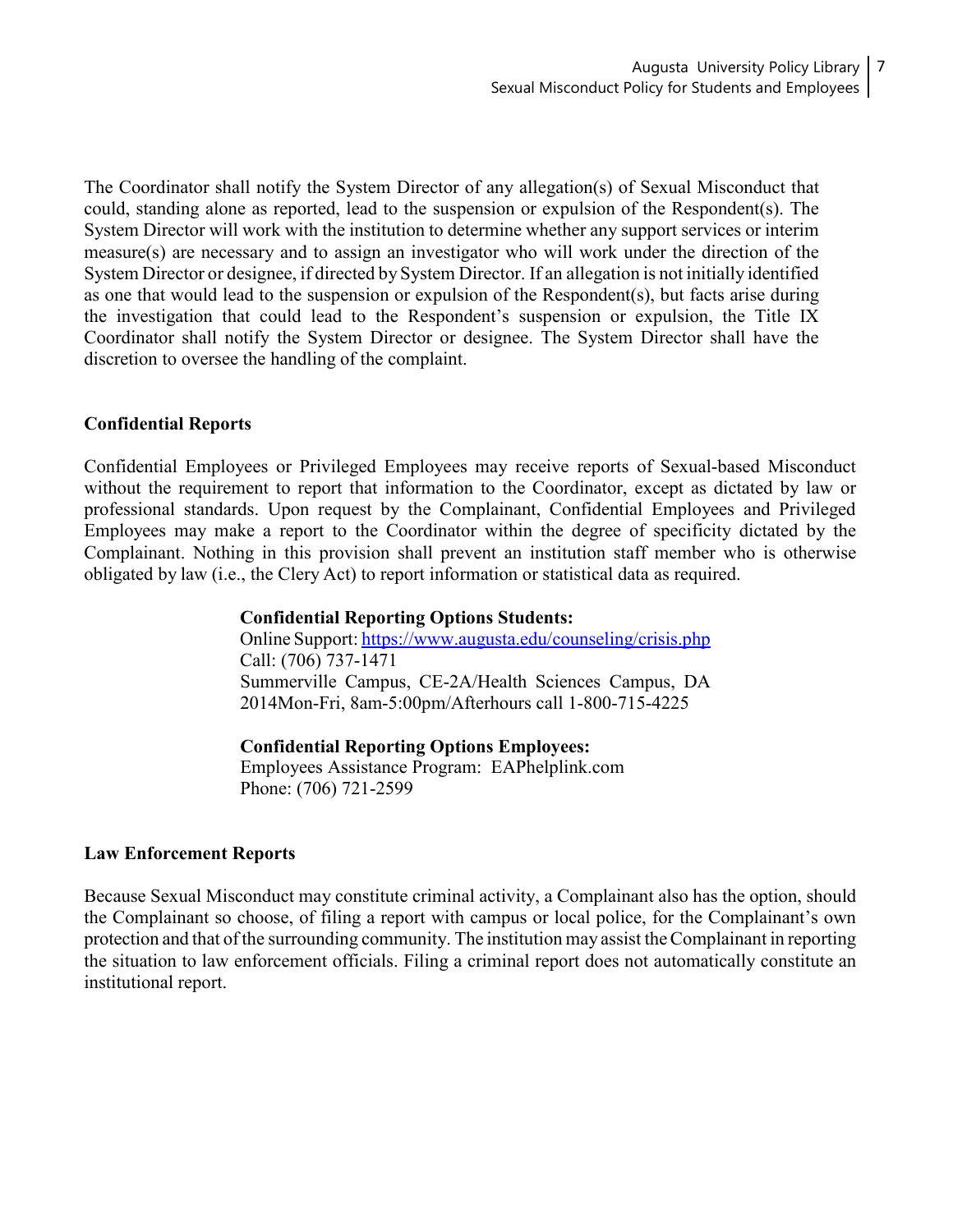**Augusta University Police Department Reporting:** Physical Location: 524 15th Street, Augusta, Georgia 3090[1https://www.augusta.edu/police/onlinereport.php](https://www.augusta.edu/police/onlinereport.php)

## **Anonymous Reports**

AU provides a mechanism by which individuals can report incidents of alleged Sexual Misconduct anonymously. Individuals should understand, however, that it will be more difficult for the institution to respond and to act upon anonymous reports.

> Online Anonymous Report Form: <http://www.augusta.edu/prevention/>

## **Complaint Consolidation**

AU may consolidate complaints as to allegations of Sexual Misconduct against more than one Respondent, by more than one Complainant against one or more Respondents, or cross-complaints between parties, where the allegations of sexual misconduct arise out of the same facts or circumstances.

Parties shall have the opportunity to request or object to the consolidation; however, the institution shall have the authority to make the final determination. For the purpose of this Policy, consolidation may occur during the investigation and/or the adjudication phases of the sexual misconduct process.

## **Complaint Dismissal**

- 1. The alleged conduct, even if proved, would not constitute sexual misconduct;
- 2. The Complainant notifies the Coordinator in writing that they would like to withdraw the complaint:
- 3. The Respondent is no longer enrolled or employed by the institution; or
- 4. There are circumstances that prevent the institution from gathering evidence sufficient to reach adetermination regarding the complaint.
- 5. The parties shall receive simultaneous written notice of the dismissal and the reason(s) for the dismissal.The parties shall have a right to appeal the institution's decision to dismiss the complaint.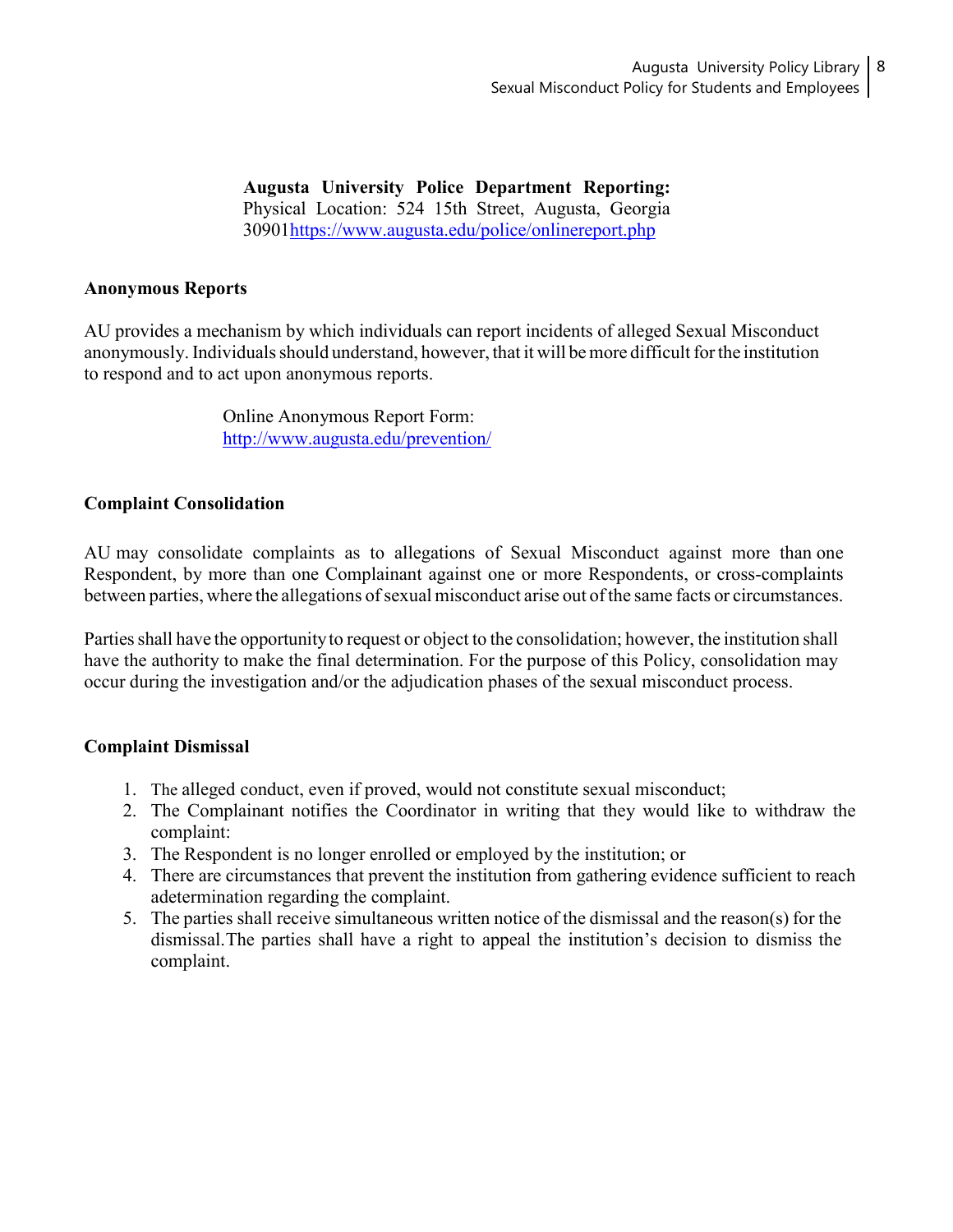#### **Retaliation**

Anyone who has made a report or complaint, provided information, assisted, participated or refused to participate in any manner in the Sexual Misconduct Process, shall not be subjected to retaliation. Anyone who believes that they have been subjected to retaliation should immediately contact the Coordinator or their designee. Any person found to have engaged in retaliation in violation of this Policy shall be subject to disciplinary action.

## **False Complaints**

Individuals are prohibited from knowingly making false statements or knowingly submitting false information to a system or institution official. Any person found to have knowingly submitted false complaints, accusations, or statements, including during a hearing, in violation of this Policy shall be subject to appropriate disciplinary action (up to and including suspension or expulsion) and adjudicated under the appropriate institutional process.

#### **Amnesty**

Individuals should be encouraged to come forward and to report Sexual Misconduct notwithstanding their choice to consume alcohol or to use drugs. Information reported by a student during an investigation concerning the consumption of drugs or alcohol will not be used against the particular student in a disciplinary proceeding or voluntarily reported to law enforcement; however, students maybe provided with resources on drug and alcohol counseling and/or education, as appropriate. Nevertheless, these students may be required to meet with staff members regarding the incident and may be required to participate in appropriate educational program(s). The required participation in an educational program under this amnesty procedure will not be considered a sanction.

Nothing in this amnesty provision shall prevent an institution staff member who is otherwise obligated bylaw (the Clery Act) to report information or statistical data as required.

# **Responding to Reports of Misconduct**

## **Support Services**

Once the Title IX Coordinator has received information regarding an allegation of Sexual Misconduct, the parties will be provided written information about support services. Support services are nondisciplinary, non-punitive individualized services offered as appropriate, as reasonably available, and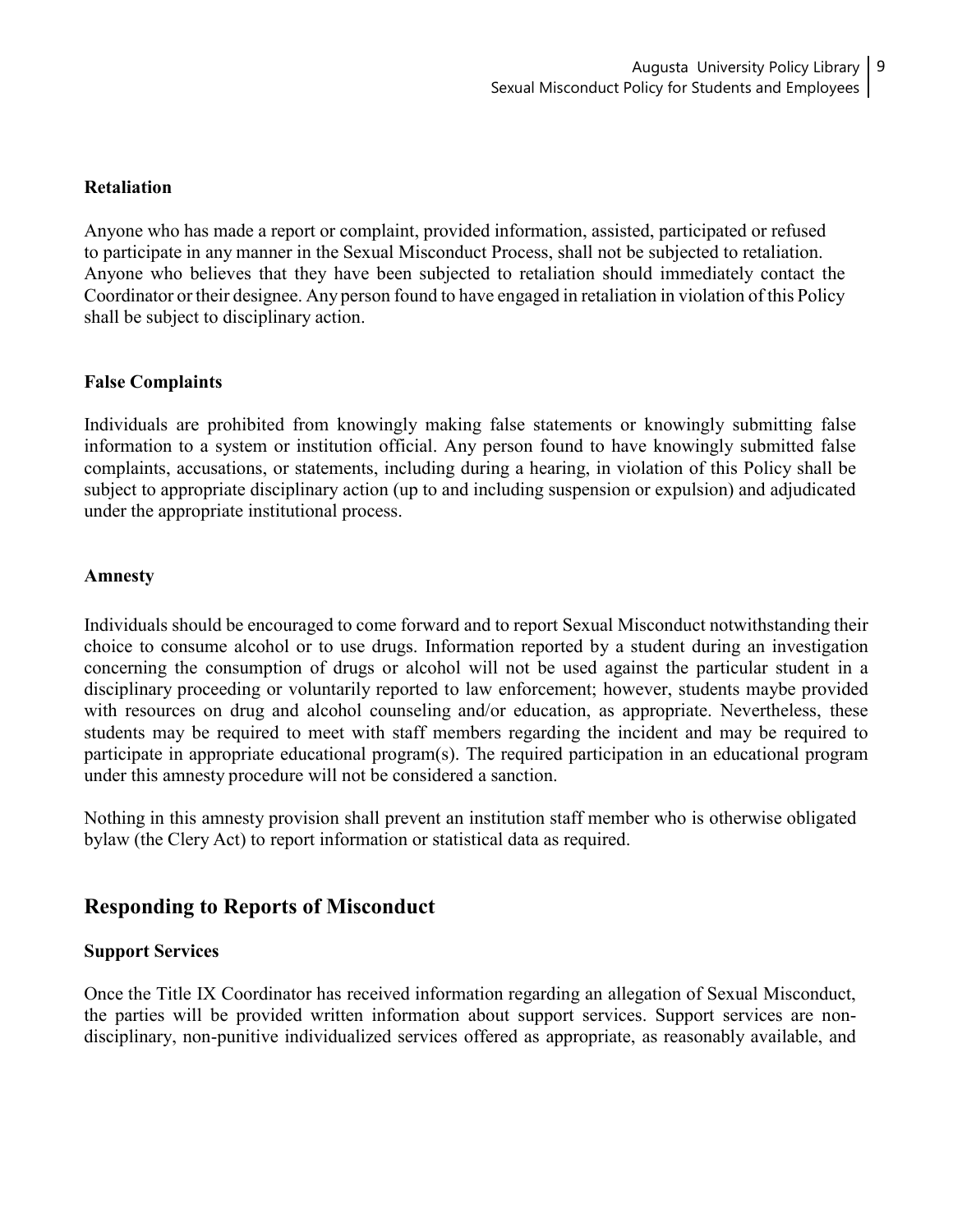without charge that are made available to the Complainant and Respondent before or after the filing of acomplaint or where no complaint has been filed. Support services include counseling, advocacy, housingassistance, academic support, disability services, health and mental services, and other services, available at the student's institution. Available support services should also be listed on the institution's Title IX website.

## **Interim Measures**

Interim measures may be implemented at any point after AU becomes aware of an allegation of sexual misconduct and should be designed to protect any student or other individual in the AU community. Such measures are designed to restore or preserve equal access to the education program or activity without unreasonably burdening the other party, including measures designed to protect the safety of all parties or the campus community, or deter Sexual Misconduct and retaliation. Interim measures will be provided consistent with the provisions in applicable Board of Regents and institutional policies and procedures.

# **Emergency Removal**

Emergency removal will only occur where necessary to maintain safety and should be limited to those situations where the Respondent poses a serious and immediate danger or threat to persons or property. Inmaking such an assessment, the institution should consider the existence of a significant risk to the healthor safety of the Complainant or the campus community; the nature, duration, and severity of the risk; theprobability of potential injury; and whether less restrictive means can be used to significantly mitigate therisk.

## **Jurisdiction**

AU will take necessary and appropriate action to protect the safety and well-being of its community. Sexual misconduct allegedly committed is addressed by this Policy when the misconduct occurs on institution property, or at institution-sponsored or affiliated events, or off-campus, as defined by other Board or an institution student conduct policy.

## **Advisors**

Both the Complainant and the Respondent, as parties to the matter, shall have the opportunity to use an advisor (who may or may not be an attorney) of the party's choosing at the party's own expense. The advisor may accompany the party to all meetings and may provide advice and counsel to their respective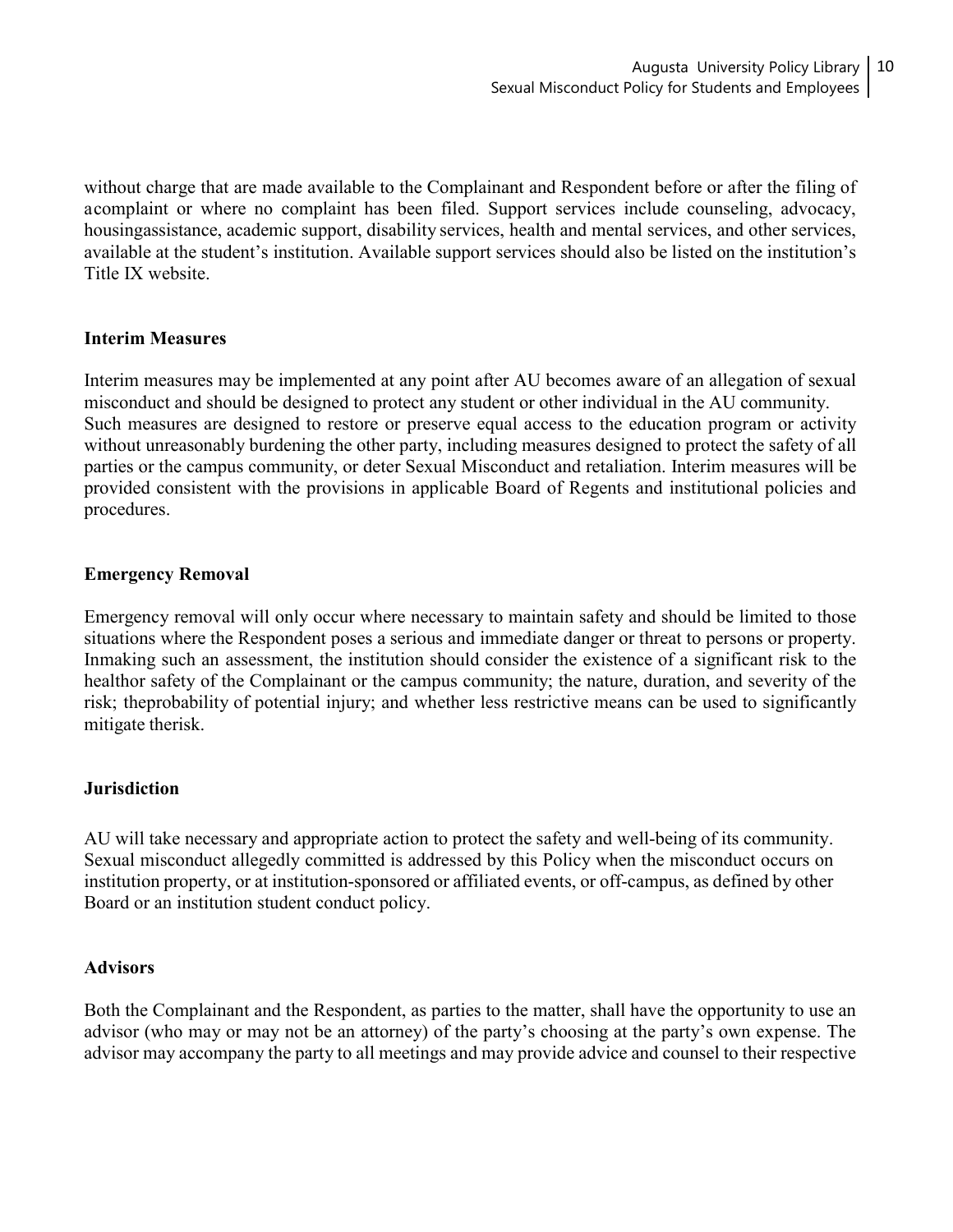party throughout the Sexual Misconduct process, including providing questions, suggestions and guidanceto the party, but may not actively participate in the process except as outlined in BOR Policy 6.7.4 (D). All communication during the Sexual Misconduct process will be between the institution and the party, and not the advisor. With the party's permission, the advisor may be copied on all communications.

# **Informal Resolutions**

Allegations of Sexual Misconduct may be resolved informally. The Complainant, the Respondent, and theinstitution must agree to engage in the informal resolution process and to the terms of the informal resolution. The Complainant(s) and the Respondent(s) have the option to end informal resolution discussions and request a formal process at any time before the terms of an informal resolution are reached. However, matters resolved informally shall not be appealable.

# **Timeframe**

Efforts will be made to complete the investigation and resolution within 120 business days. Temporary delays and limited extensions may be granted by AU for good cause throughout the investigation and resolution process. The parties will be informed in writing of any extension or delay and the applicable reason. The institution shall keep the parties informed of the status of the investigation.

# **Responding to Reports of Sexual Harassment Pursuant to Title IX**

The implementing Title IX regulations require special handling of complaints of sexual harassment, asdefined in the regulations and listed below. The following section outlines the required specialized handling of these matters that may differ from an institution's handling of Sexual Misconduct, as defined in this Policy. Unless expressly mentioned in this section, other provisions of this Policy shall apply to all alleged Sexual Misconduct.

Other Title IX sex-discrimination allegations are handled pursuant to other applicable Board and/or institutional policies.

## **Definition of Sexual Harassment**

Under Title IX sexual harassment, means conduct on the basis of sex that satisfies one or more of the following: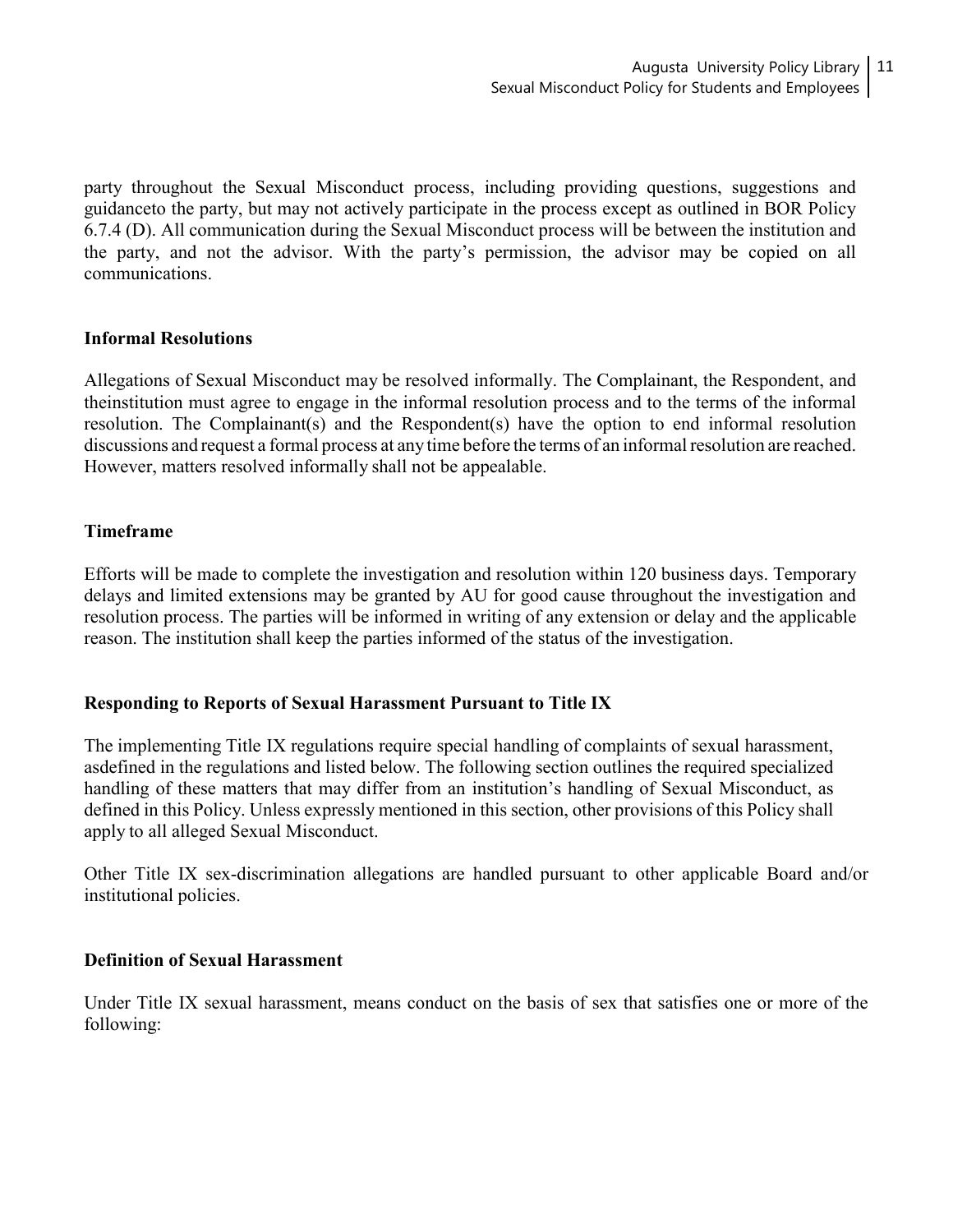- 1. An employee conditioning the provision of an aid, benefit, or service of the institution on an individual's participation in unwelcome sexual conduct;
- 2. Unwelcome conduct determined by a reasonable person to be so severe, pervasive, and objectively offensive that it effectively denies a person equal access to the institution's education program or activity; or
- 3. "Sexual assault" as defined by the Clery Act and "dating violence," "domestic violence," and"stalking" as defined by the VAWA Amendments.

# **Jurisdiction**

Alleged misconduct is addressed by Title IX when the misconduct occurs against a person in the United States on institution property, or at institution-sponsored or affiliated events where the institution exercises substantial control over both the Respondent and the context, or in buildings owned or controlled by a student organization that is officially recognized by the institution.

# **Formal Complaints**

A Formal Complaint is a written document filed by the Complainant orsigned by the Coordinator alleging sexual harassment, as defined by Title IX and its implementing regulations, against a Respondent and requesting that the institution open an investigation. In order to file a Formal Complaint, the Complainant must be participating in or attempting to participate in the education program or activity of the institution occurring within the United States at the time of the filing.

# **Informal Resolution**

Formal Complaints may be resolved informally, except in the instance of an allegation by a student against an institution employee. The following must be met in order to proceed with the informal resolution process:

- 1. The parties have received written notice of the allegations.
- 2. The parties have received written explanation of the informal process to include, but notlimited to:
	- a. Written agreement of the parties to initiate the informal resolution process;
	- b. Written notice that the parties may withdraw from the process at any time prior to the agreement of the terms of the resolution;
	- c. Written notice that the final resolution precludes any further institutional actions on the allegations.
- 3. The institution has agreed to engage in the informal resolution process.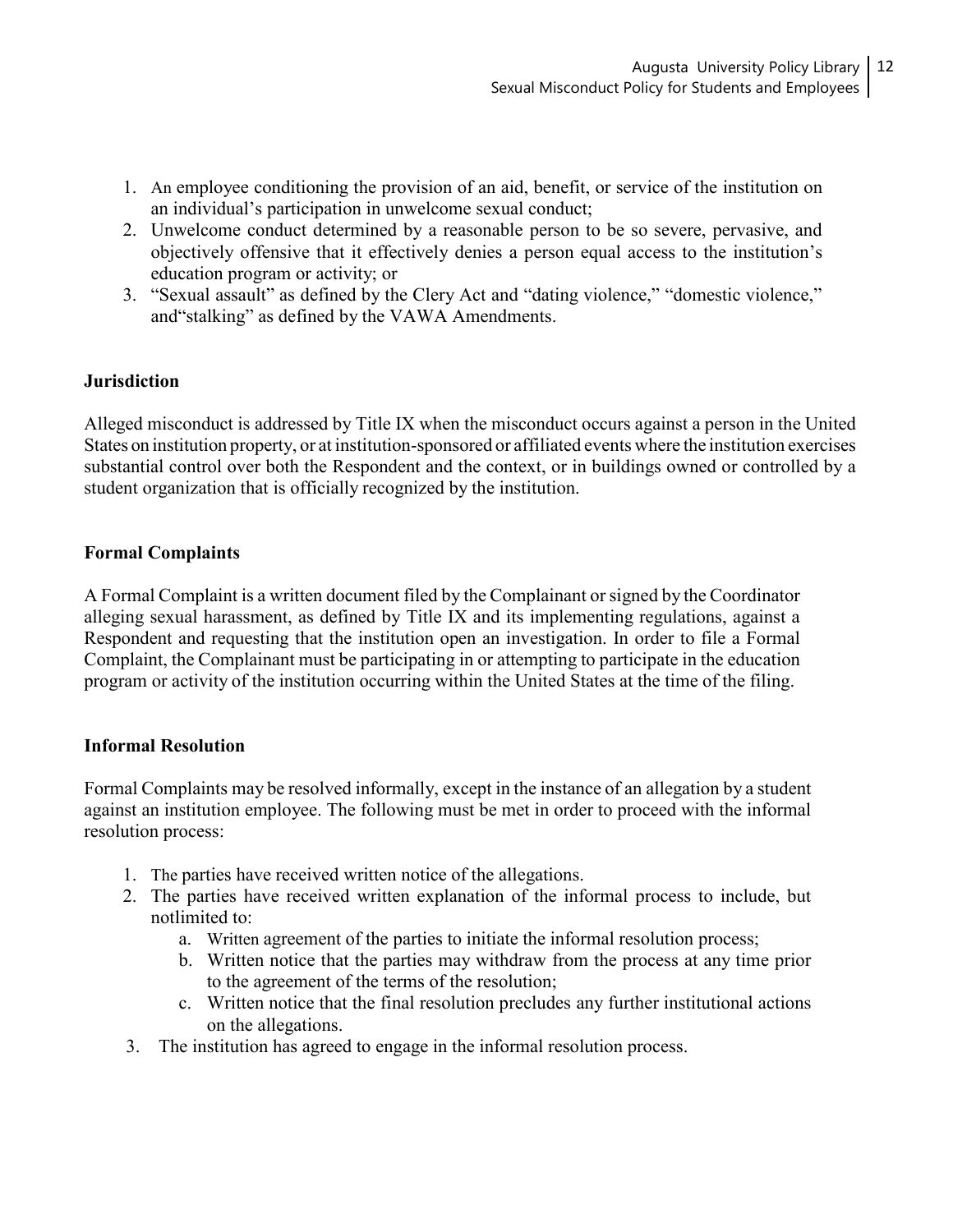## **Advisors**

Both the Complainant and the Respondent, as parties to the matter, shall have the opportunity to use an advisor (who may or may not be an attorney) of the party's choosing. The advisor may accompany the party to all meetings and may provide advice and counsel to their respective party throughout the SexualMisconduct process but may not actively participate in the process except to conduct crossexamination at the hearing. If a party chooses not to use an advisor during the investigation, the institution will providean advisor for the purpose of conducting cross-examination on behalf of the relevant party.

All communication during the Sexual Misconduct process will be between the institution and the party, and not the advisor. The institution will copy the party's advisor prior to the finalization of the investigation report when the institution provides the parties the right to inspect and review directly related information gathered during the investigation. With the party's permission, the advisor may be copied onall communications.

# **Investigations**

# **Process for Investigation and Resolving Sexual Misconduct Reports**

## **Investigation**

Throughout any investigation and resolution proceeding, a party shall receive written notice of the alleged Sexual Misconduct, shall be provided an opportunity to respond, and shall be allowed the right to remain silent or otherwise not participate in or during the investigation and resolution process without an adverse inference resulting. If a party chooses to remain silent or otherwise not participate in the investigation or resolution process, the investigation and resolution process may still proceed, and policy violations may result.

Until a final determination of responsibility, the Respondent is presumed to have not violated the Sexual Misconduct Policy. Prior to the finalization of the investigation report, timely and equal access to information directly related to the allegations that has been gathered during the investigation and may beused at the hearing will be provided to the Complaint, the Respondent, and a party's advisor (where applicable).

Formal judicial rules of evidence do not apply to the investigation process. Additionally, the standard of review throughout the Sexual Misconduct process is a preponderance of the evidence.

1. The parties shall be provided with written notice of the: report/allegations with sufficient details, pending investigation, possible charges, possible sanctions, available support services and interim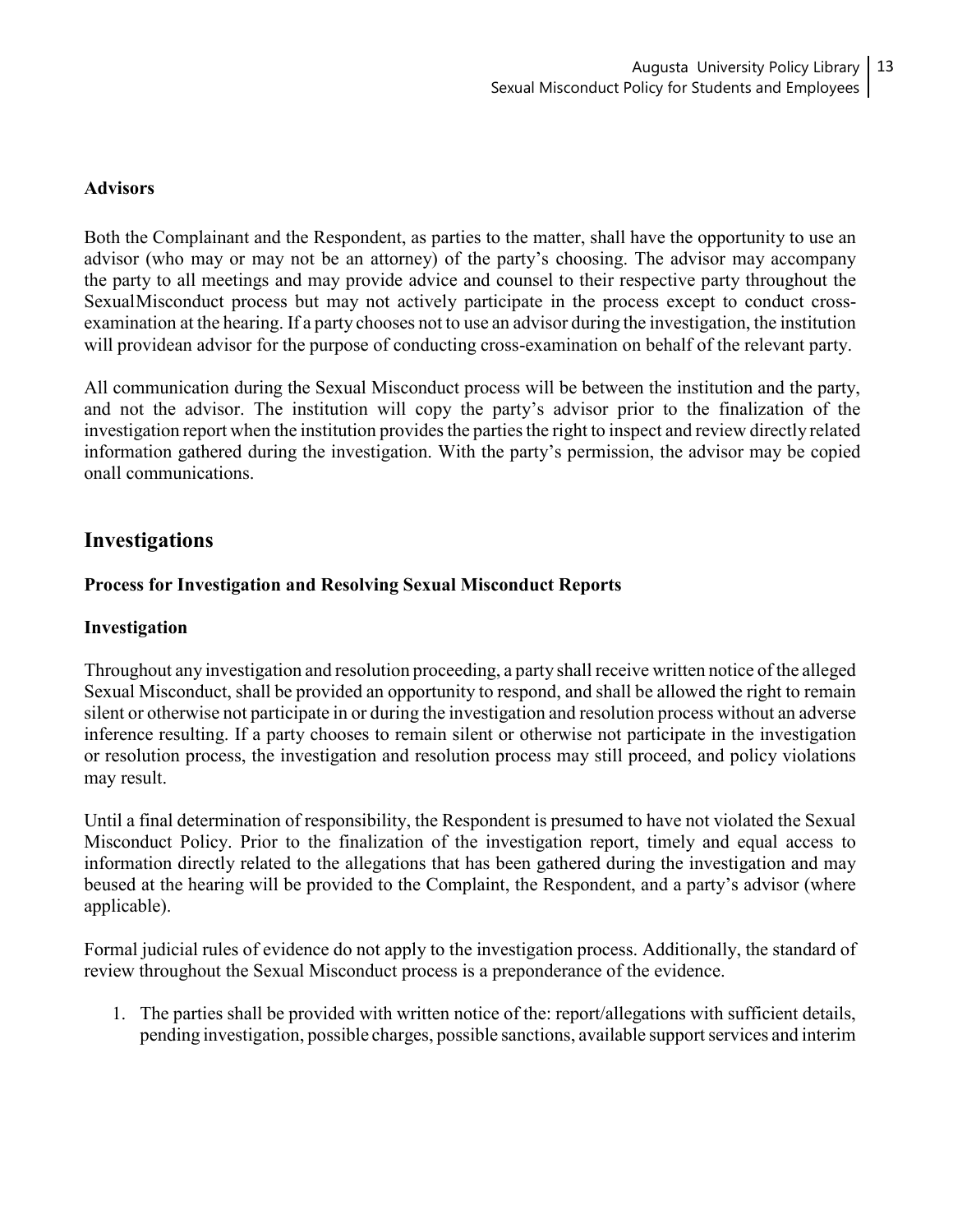measures, and other rights under applicable institutional policies. For the purposes of this provision, sufficient details include the identities of the parties involved, if known, the conduct allegedly constituting Sexual Misconduct, and the date and location of the alleged incident, if known. This information will be supplemented as necessary with relevant evidence collected during the investigation. The notice should also include the identity of any investigator(s) involved. Notice should be provided via institution email to the party's institution email.

- 2. Upon receipt of the written notice, the parties shall have at least three business days to respond inwriting. In that response, the Respondent shall have the right to admit or deny the allegations, and to set forth a defense with facts, witnesses, and supporting materials. A Complainant shall have the right to respond to and supplement the notice. Throughout the Sexual Misconduct process, theComplainant and the Respondent shall have the right to present witnesses and other inculpatory and exculpatory evidence.
- 3. If the Respondent admits responsibility, the process may proceed to the sanctioning phase or may be informally resolved, if appropriate.
- 4. An investigator shall conduct a thorough investigation and should retain written notes and/or obtain written or recorded statements from each interview. The investigator shall also keep a record of any party's proffered witnesses not interviewed, along with a brief, written explanation of why the witnesses were not interviewed.
- 5. An investigator shall not access, consider, disclose, or otherwise use a party's records made or maintained by a physician, psychiatrist, psychologist, or other recognized professional made in connection with the party's treatment unless the party has provided voluntary written consent. This also applies to information protected by recognized legal privilege.
- 6. The initial investigation report shall be provided to the Complainant, the Respondent, and a party's advisor (if applicable). This report should fairly summarize the relevant evidence gathered during the investigation and clearly indicate any resulting charges or alternatively,a determination of no charges. For purposes of this Policy, a charge is not a finding of responsibility.
- 7. The Complainant and the Respondent shall have at least 10 calendar days to review and respond in writing to the initial investigation report and directly related information gathered during the investigation. The investigator will review the Complainant's and the Respondent's written responses, if any, to determine whether further investigation or changes to the investigation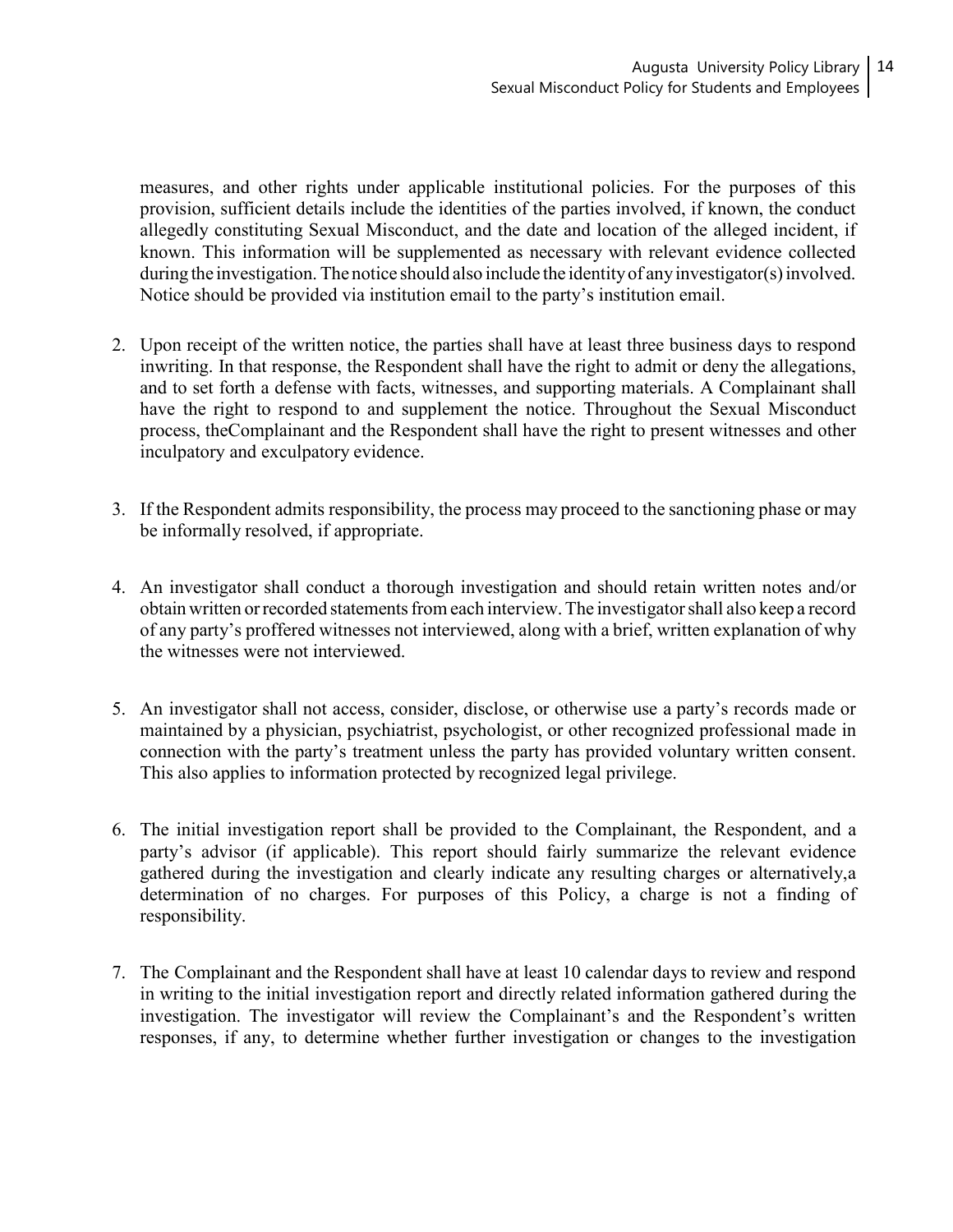report are necessary.

8. The final investigation report should be provided to the Complainant, the Respondent, and a party's advisor, if applicable, at least 10 calendars days prior to the Hearing. The final investigation report should also be provided to all Hearing Panel members for consideration during the adjudication process.

## **General Process/Procedures for Student Investigations**

Students should refer to the Student Conduct Handbook for procedures and guidelines related to complaints, investigations, hearings, sanctions, and appeals.

## **General Process/Procedures for Employee Investigations**

This section establishes the procedures for resolving alleged Title IX Sexual Misconduct by employees.

A. **Access to Advisors**: Both the Complainant and the Respondent, as parties to the matter, shall have the opportunity to use an advisor (who may or may not be an attorney) of the party's choosing. The advisor may accompany the party to all meetings and may provide advice and counsel to their respective party throughout the sexual misconduct process, including providing questions, suggestions and guidance to the party, but may not actively participate in the process except to conduct cross-examination at the hearing as outlined in the Resolution/Hearing section below. If a party chooses not to use an advisor during the investigation, AU will provide an advisor for the purpose of conducting cross-examination on behalf of the relevant party.

All communication during the sexual misconduct process will be between the institution and the party, and not the advisor. The institution will copy the party's advisor prior to the finalization of the investigation report when the institution provides the parties the right to inspect and review directly related information gathered during the investigation. With the party's permission, the advisor may be copied on all communications.

B. **Investigation**: Throughout any investigation and resolution proceeding, a party shall receive written notice of the allegations made against them and shall be provided the opportunity to respond. In accordance with the AU Human Resources Administrative Practices (HRAP) on Cooperation in Internal Investigations, all employees, both parties and non-parties, are required to cooperate to the fullest extent possible in any internal investigation conducted by AU, or the System Official designated by the System Office or the Board of Regents, when directed to do so by the persons who have been given investigative authority.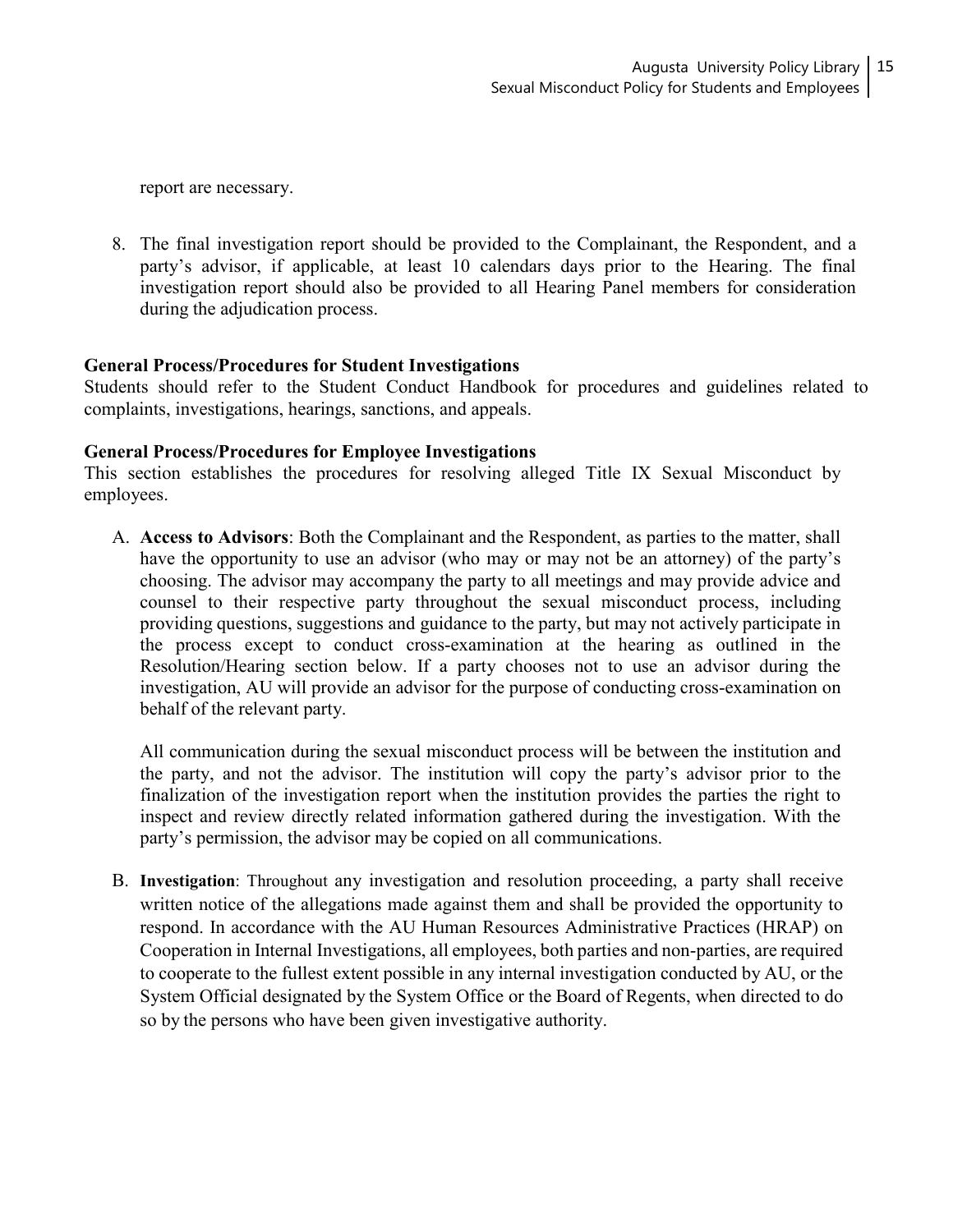Until a final determination of responsibility, the Respondent is presumed to have not violated any applicable policies associated with the allegations. Prior to finalizing the investigation report timely and equal access to information directly related to the allegations that has been gathered during the investigation and may be used at the hearing will be provided to the Complainant, the Respondent, and a party's advisor (where applicable).

Formal judicial rules of evidence do not apply to the investigation process; additionally, the standard of review throughout the investigation and resolution processes is a preponderance of the evidence.

Additionally, the investigation procedures will provide the following:

- 1. The parties shall be provided with written notice of the: report/allegations with sufficient details, pending investigation, possible charges, possible sanctions, available support services and interim measures, and other rights under applicable institutional policies. For the purposes of this provision, sufficient details include the identities of the parties involved, if known, the conduct allegedly constituting sexual misconduct, and the date and location of the alleged incident, if known. This information will be supplemented as dictated by evidence collected during the investigation. The notice should also include the identity of any investigator(s) involved. Notice should be provided via institution email to the party's email.
- 2. Upon receipt of the written notice, the parties shall have at least three business days to respond in writing. In that response, the Respondent shall have the right to admit or deny the allegations, and to set forth a defense with facts, witnesses, and supporting materials. A Complainant shall have the right to respond to and supplement the notice. Throughout the investigation and resolution process, the Complainant and the Respondent shall have the right to present witnesses and other inculpatory and exculpatory evidence.
- 3. If the Respondent admits responsibility, the process may proceed to the sanctioning phase or may be informally resolved, if appropriate.
- 4. An investigator shall conduct a thorough investigation and should retain written notes and/or obtain written or recorded statements from each interview. The investigator shall also keep a record of any party's proffered witnesses not interviewed, along with a brief, written explanation of why the witnesses were not interviewed.
- 5. An investigator shall not access, consider, disclose, or otherwise use a party's records made or maintained by a physician, psychiatrist, psychologist, or other recognized professional made in connection with the party's treatment unless the party has provided voluntary written consent. This also appliesto information protected by recognized legal privilege.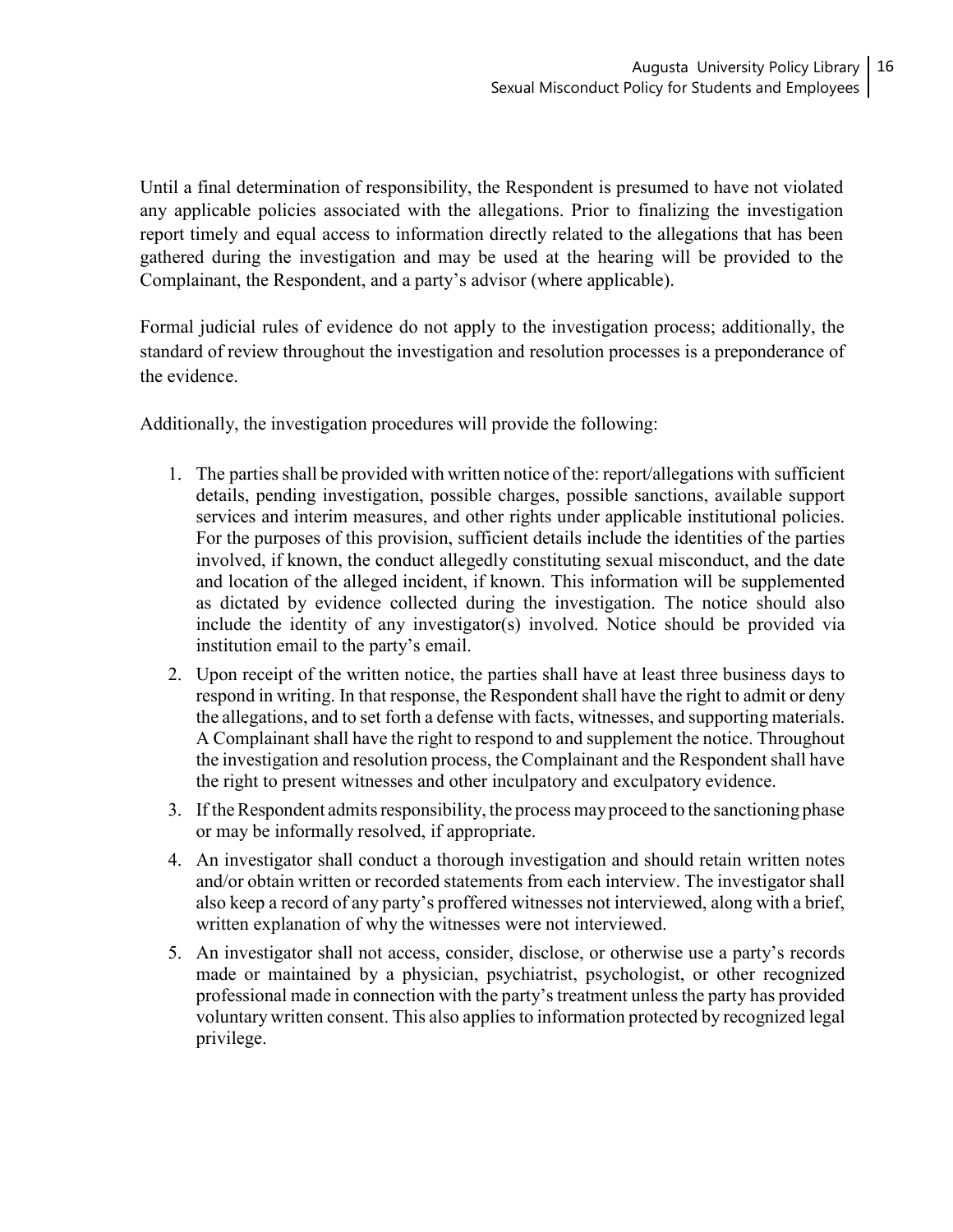## **Hearings, Possible Sanctions and Appeals-Employees**

**Title IX Hearings**: The investigator may testify as a witness regarding the investigation and findings but shall otherwise have no part in the hearing process and shall not attempt to otherwiseinfluence the proceedings outside of providing testimony during the hearing. All directly related evidence shall be available at the hearing for the parties and their advisors to reference during thehearing. Relevant facts or evidence that were not known or knowable to the parties prior to the issuance of the final investigative report shall be admissible during the hearing. The institution will determine how the facts or evidence will be introduced. The admissibility of any facts or evidenceknown or knowable by the parties prior to the issuance of the final investigative report, and whichwere not submitted during the investigation, shall be determined by the institution in compliance with the obligation to provide both parties an equal opportunity to present and respond to witnessesand other evidence.

Notice of the date, time, and location of the hearing as well as the designated Hearing Officer shallbe provided via email at least 10 calendar days prior to the hearing. Parties may attend the hearingwith their advisor.

Hearings shall be conducted in-person or via video conferencing technology. At all times participants in the hearing process, including parties, a party's advisor, and institution officials, areexpected to act in a manner that promotes dignity and decorum throughout the hearing. Participants are expected to be temperate, respectful to others, and follow procedural formalities outlined by this Policy and the institution. Institutions may establish their own rules of decorum and expectations of behavior during the hearing process. The institution reserves the right to remove any participant from the hearing environment.

Each institution shall maintain documentation of the investigation and resolution process, which may include written findings of fact, transcripts, audio recordings, and/or video recordings. Any documentation shall be maintained for seven years.

Additionally, the following standards will apply:

- 1. Where a party or a witness is unavailable, unable, or otherwise unwilling to participate in the hearing, including being subject to cross-examination, the Hearing Officer shall not draw an adverse inference against the party or witness based solely on their absence from the hearing or refusal to subject to cross- examination.
- 2. The parties shall have the right to present witnesses and evidence at the hearing.
- 3. The parties shall have the right to confront any witness, including the other party, by havingtheir advisor ask relevant questions directly to the witness. The Hearing Officer shall limitquestions raised by the advisor when they are irrelevant to determining the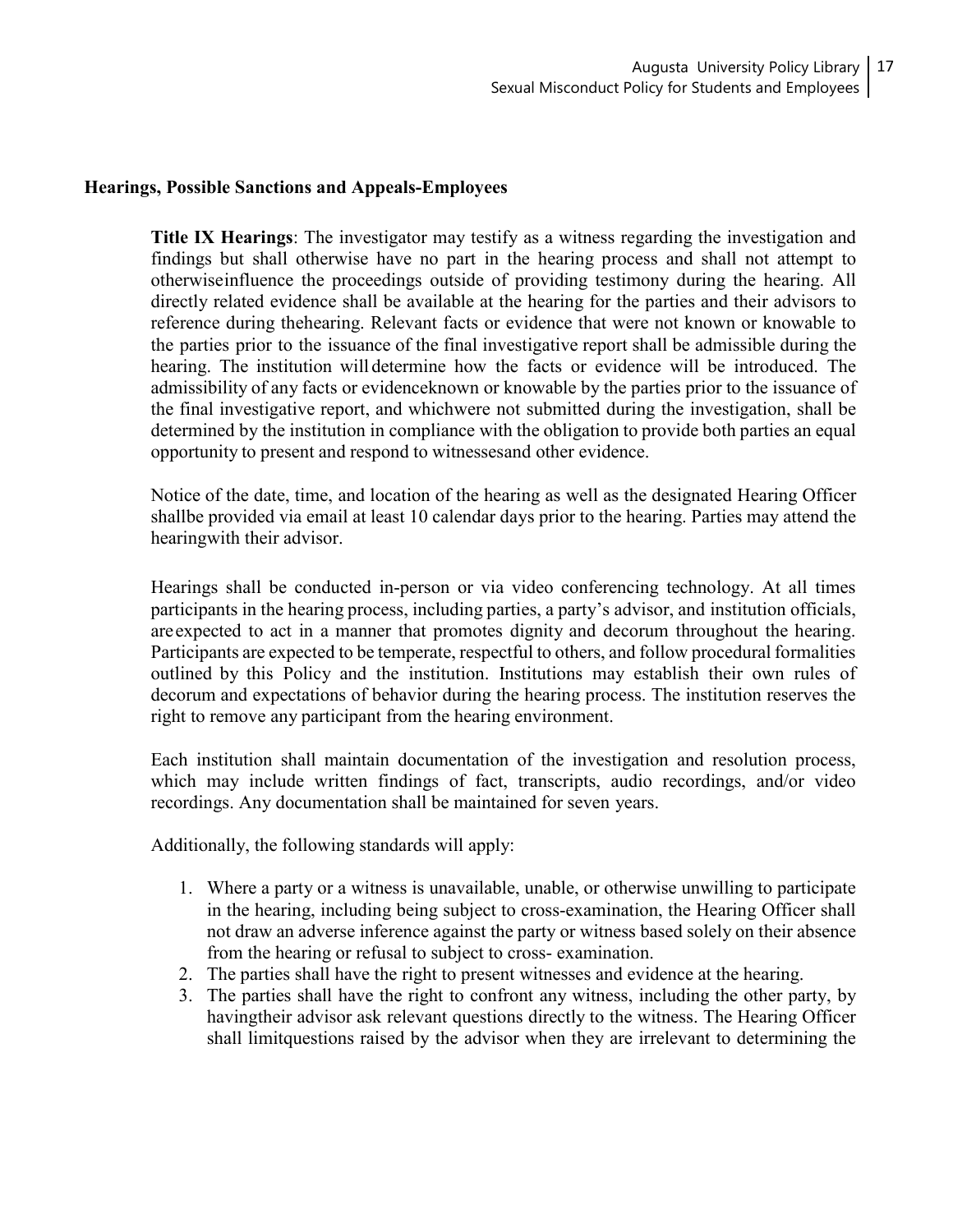veracity of theallegations against the Respondent(s). In any such event, the Hearing Officer shall err on the side of permitting all the raised questions and must document the reason for not permitting any particular questions to be raised.

- 4. Questions and evidence about the Complainant's sexual predisposition or prior sexual behavior shall be deemed irrelevant, unless such questions and evidence are offered to prove that someone other than the Respondent committed the alleged conduct or consent between the parties during the alleged incident.
- 5. Decision maker(s) shall not access, consider, disclose, or otherwise use a party's records made or maintained by a physician, psychiatrist, psychologist, or other recognized professional made in connection with the party's treatment unless the party has provided voluntary written consent. This also applies to information protected by recognized legal privilege.
- 6. Formal civil rules of evidence do not apply to the resolution process and the standard of evidence shall be a preponderance of the evidence.
- 7. Following a hearing, the parties shall be simultaneously provided a written decision via email of the hearing outcome and any resulting disciplinary or administrative actions. The decision must include the allegations, procedural steps taken through the investigation andresolution process, findings of facts supporting the determination(s), determination(s) regarding responsibility, and the rationale for any disciplinary or other administrative action.

**Title IX Disciplinary Action-Employees**: In determining the severity of sanctions or corrective actions the following should be considered: the frequency, severity, and/or nature of the offense; history of past conduct; an offender's willingness to accept responsibility; previous institutional response to similar conduct; strength of the evidence; and the wellbeing of the university community. The institution will determine disciplinary action and issue notice of the same, as outlined above.

**Title IX Appeals-Employees**: The Complainant and the Respondent shall have the right to appeal the outcome on any of the following grounds: (1) to consider new information, sufficient to alter the decision, or other relevant facts not brought out in the original investigation (or hearing), because such information was not known or knowable to the person appealing during the time of the investigation (or hearing); (2) to allege a procedural error within the investigation or hearing process that may have substantially impacted the fairness of the process, including but not limited to whether any hearing questions were improperly excluded or whether the decision was tainted by a conflict of interest or bias by the Title IX Coordinator, investigator(s), or administrative decision maker(s), or (3) to allege that the finding was inconsistent with the weight of the information.

The appeal must be made in writing, must set forth one or more of the bases outlined above, and must be submitted within five business days of the date of the final written decision. The appeal should be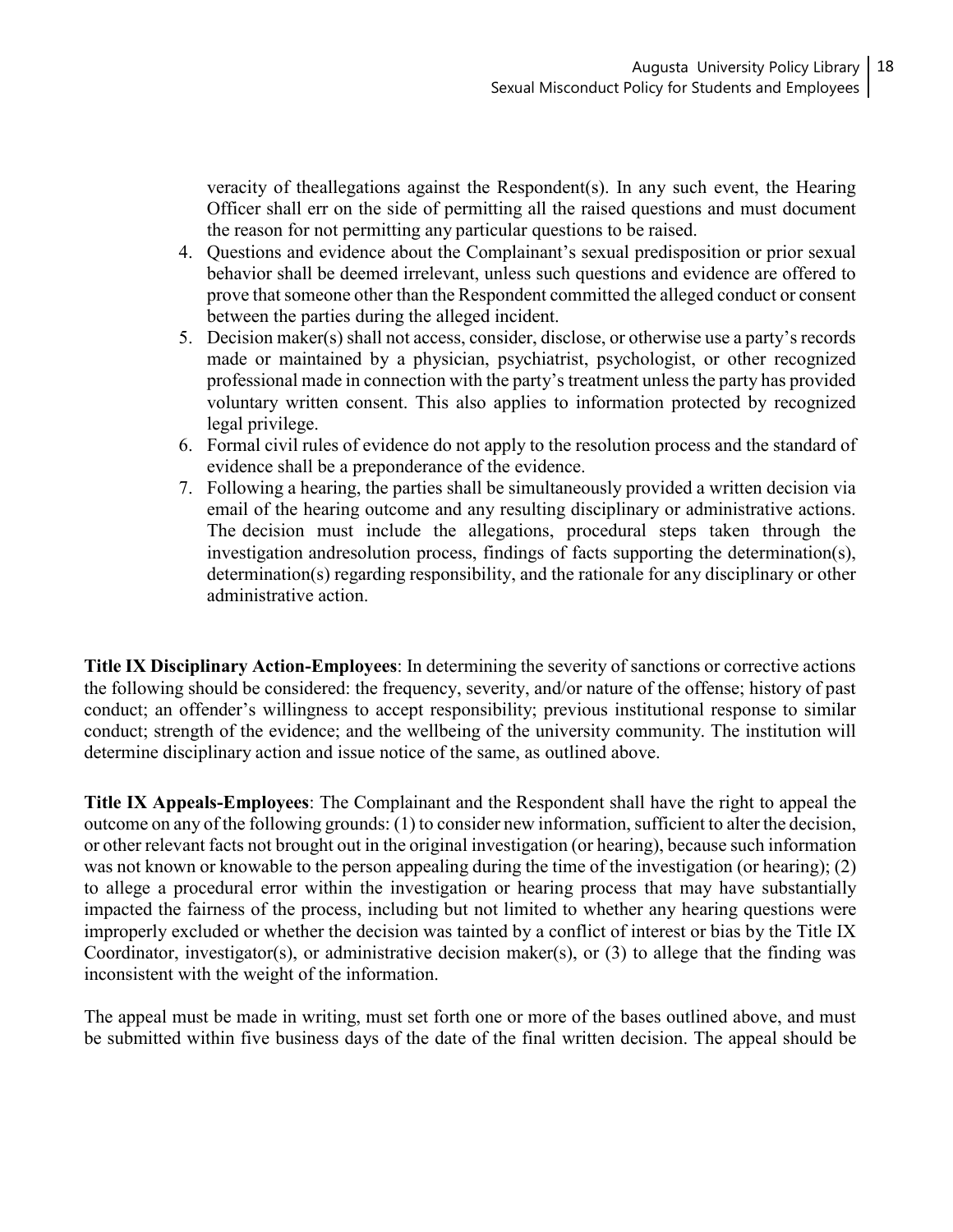made to the President of the institution solely on the three grounds set forth. The appeal shall be a review of therecord only, and no new meeting with Respondent or the Complainant is required.

The President may affirm the original finding and sanction, affirm the original finding but issue anew sanction of greater or lesser severity, remand the case back to the decision maker to correct a procedural or factual defect, or reverse or dismiss the case if there was a procedural or factual defect that cannot be remedied by remand. The President's decision shall be simultaneously issued in writing to the Complainant, the Respondent within a reasonable time period. The President's decision shall be the final decision of the institution.

Should the Respondent or Complainant wish to appeal the President's decision, they may request review by the Board of Regents in accordance with the Board of Regents' Policy on Discretionary Review.

# **REFERENCES & SUPPORTING DOCUMENTS**

- BOR Sexual [Misconduct](https://www.usg.edu/policymanual/section6/C2655/) Policy
- Board Policy 6.26 Application for Discretionary Review
- Board Policy Section 8 Personnel
- HRAP Participating in Investigations
- HRAP Grievance Policy
- <https://www.eeoc.gov/>
- <https://www.dol.gov/>
- <https://www.ed.gov/>
- EEO Complaint [Resolution](https://www.augusta.edu/hr/relations/university-employee-relations/complaints.php) Procedure
- [Augusta University](https://www.augusta.edu/hr/relations/university-employee-relations/documents/au_work_rules_updated_3.16.2020.pdf) Work Rules of Conduct
- USG HRAP Policy Prohibit [Discrimination](https://www.usg.edu/hr/assets/hr/hrap_manual/HRAP_Prohibit_Discrimination__Harassment_Employee_Relations.pdf) and Harassment
- Augusta University Anti-Harassment and [Non-Discrimination](https://www.augusta.edu/compliance/policyinfo/policy/anti-harassment-non-discrimination-policy.pdf) Policy
- Grievance [Procedures for](https://www.augusta.edu/compliance/policyinfo/policy/grievance-procedures-employee-postdoctoral-fellows-policy.pdf) Employees and Postdoctoral Fellows Policy